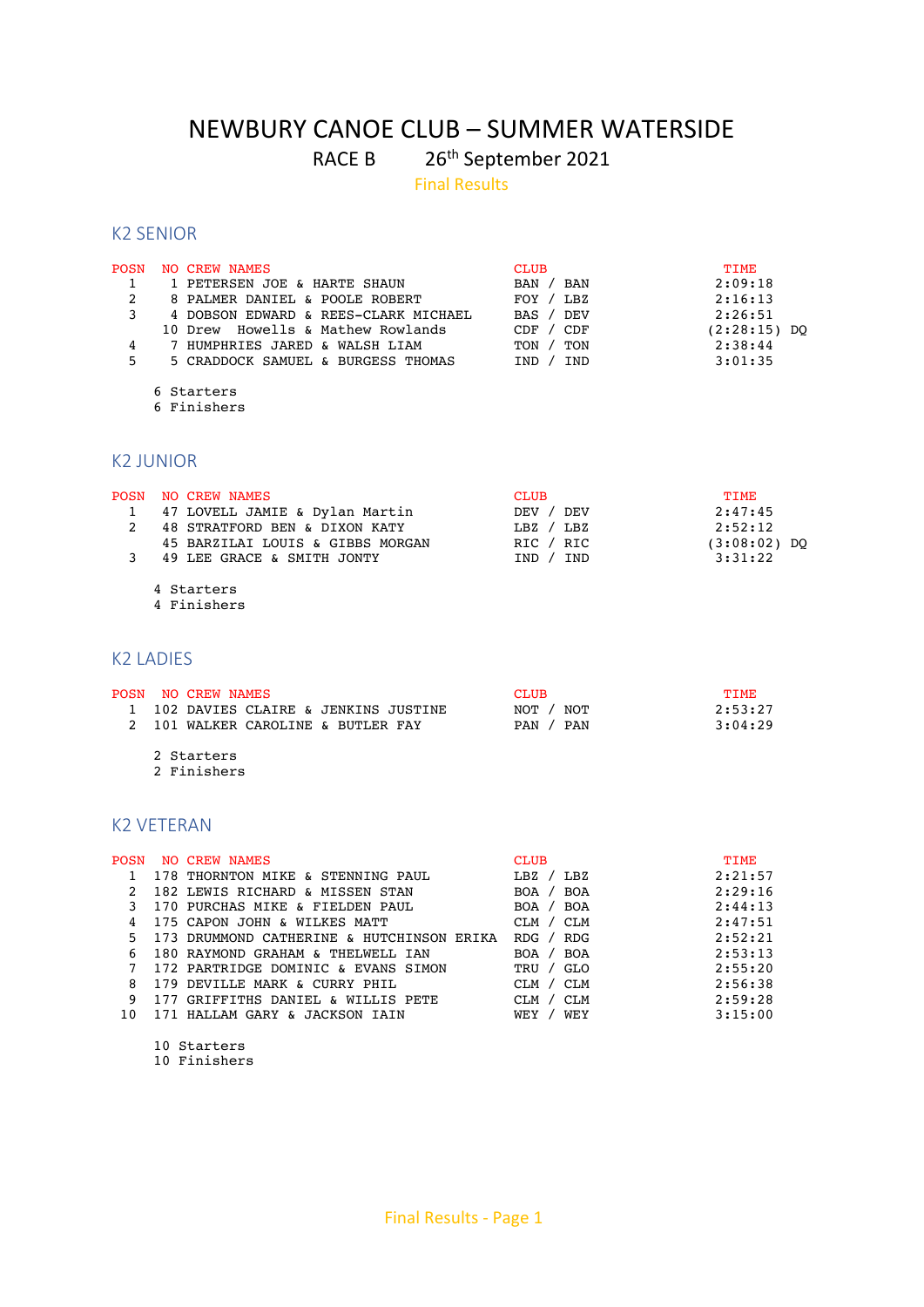# K2 MIXED

| <b>POSN</b> | NO CREW NAMES                            | <b>CLUB</b>  | TIME    |
|-------------|------------------------------------------|--------------|---------|
|             | 238 DUFFIELD LEWIS & JOHNSON MELISSA     | CLM / CLM    | 2:19:17 |
|             | 239 AVERY LAUREN & STROUD WILLIAM        | CLM<br>CLM / | 2:22:34 |
|             | 237 WALKINTON JAMES & DILAI MAGGIE       | NOT / CLM    | 2:23:17 |
|             | 236 HOLMES JESSICA & BARZILAI JOSHUA     | RIC / RIC    | 2:27:04 |
| 5.          | 240 FALLTRICK LEAH & GANNICOTT-POMET TIM | CLM / CLM    | 2:38:20 |
| 6           | 241 GOODLAD BETHANY & MET MIKE           | L BZ / L BZ  | 2:46:12 |
|             | 233 DUMS ANNETTE & DUMS STEFAN           | RIC / RIC    | 3:01:00 |
| 8           | 231 STROUD MARTIN & HANCY SARAH          | CLM / CLM    | 3:05:27 |
| 9           | 242 MORRIS AMANDA & HANDSLEY BRYAN       | L BZ / L BZ  | 3:07:07 |
|             | 230 TAN ALLYN & RACOVEANU JOHN           | RIC<br>RIC / | Retired |

 10 Starters 9 Finishers

# JUNIOR/VETERAN

|  | POSN NO CREW NAMES                      | <b>CLUB</b>           | <b>TTME</b>    |
|--|-----------------------------------------|-----------------------|----------------|
|  | 283 NEALE CLIVE & NEALE GREGORY         | TON / TON             | $(2:32:27)$ DO |
|  | 1 282 PEARCE MADELEINE & PEARCE MARK    | LON / LON             | 2:33:40        |
|  | 2 281 SMITH KEVIN & KINDER TYLER        | R <sub>DG</sub> / IND | 2:38:05        |
|  | 3 284 Patrick Whitehead & Rob Whitehead | Newbury               | 2:46:42        |
|  | 4 280 GRIFFIN AMY & TILBURY ROBIN       | PAN / PAN             | 2:59:30        |

5 Starters

5 Finishers

## K1 SENIOR

|   | POSN NO CREW NAME         | <b>CLUB</b> | <b>TTME</b> |
|---|---------------------------|-------------|-------------|
|   | 304 JOHNSON MATTHEW       | <b>CLM</b>  | 2:19:17     |
|   | 2 307 PROWSE JAMES        | HEM         | 2:32:09     |
| 3 | 300 BEAUMONT ADAM         | <b>BSF</b>  | 2:34:50     |
|   | 308 TILBURY-CLARWIL SIMON | RAF         | 2:38:39     |
|   | 5 305 SMOWTON CHRISTOPHER | FOX         | 3:17:39     |

5 Starters

5 Finishers

### K1 JUNIOR

|  | POSN NO CREW NAME      | <b>CLUB</b> | TTME.   |
|--|------------------------|-------------|---------|
|  | 1 329 FREELAND HARRY   | RDG.        | 2:33:34 |
|  | 2 333 GALLAGHER HANNAH | WEY         | 3:05:35 |
|  | 3 331 HUNT ETHAN       | FOY         | 3:08:58 |

3 Starters

3 Finishers

# K1 LADIES

|  | POSN NO CREW NAME            | <b>CLUB</b>      | <b>TTME</b> |
|--|------------------------------|------------------|-------------|
|  | 1 353 RAILTON ANNA           | FOX              | 2:43:28     |
|  | 2 354 BANSON CAROLINE        | NOR              | 3:13:53     |
|  | 3 351 MONERA CABARTIL SHEILA | P <sub>O</sub> O | 3:17:52     |
|  | 4 352 TIL CHLOE              | LDN              | 3:23:23     |

4 Starters

4 Finishers